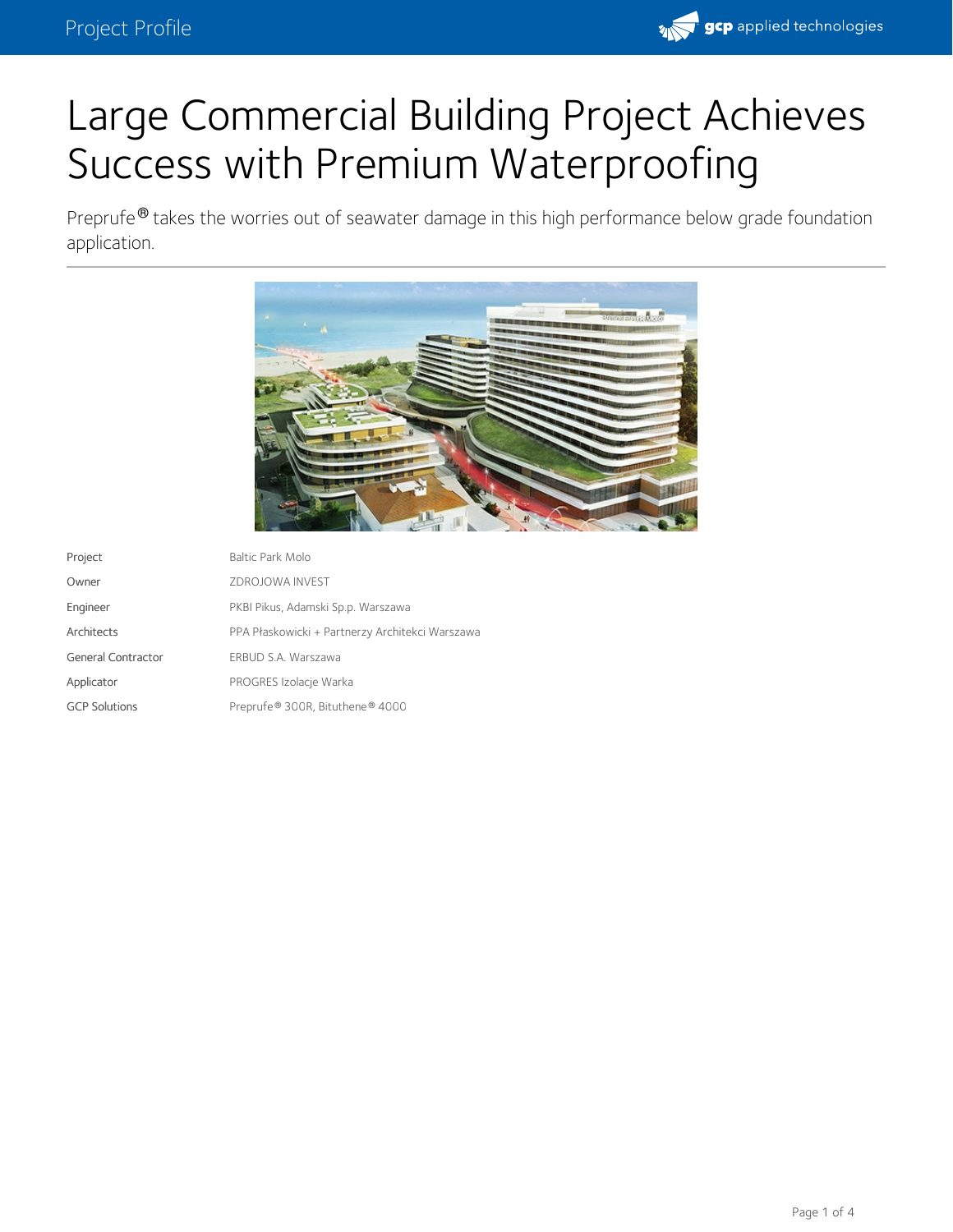

# The Overview

#### The Project

The Baltic Park Molo commercial building project includes four buildings, a 150-metre promenade topped with a pier, and a communal recreational space. Built on a common base, two 5-star hotels of various heights (30m and 47m), have a chance to become an icon of Swinoujscie.

The commercial building boosts almost 600 rooms and suites with views of the sea, 61 apartments and 16 flats, and approximately 2000 m2 of retail space. In addition, it houses several restaurants, a nightclub, a bowling alley, a fitness club with various facilities, a luxurious spa & wellness zone, waterpark and one of the biggest convention centres in the city, accommodating up to 1,200 people.



"GCP waterproofing systems are easy to use, without having to adopt special protection, and can be applied in all season conditions without the help of special tools or flame, therefore fully respecting safety and the environment."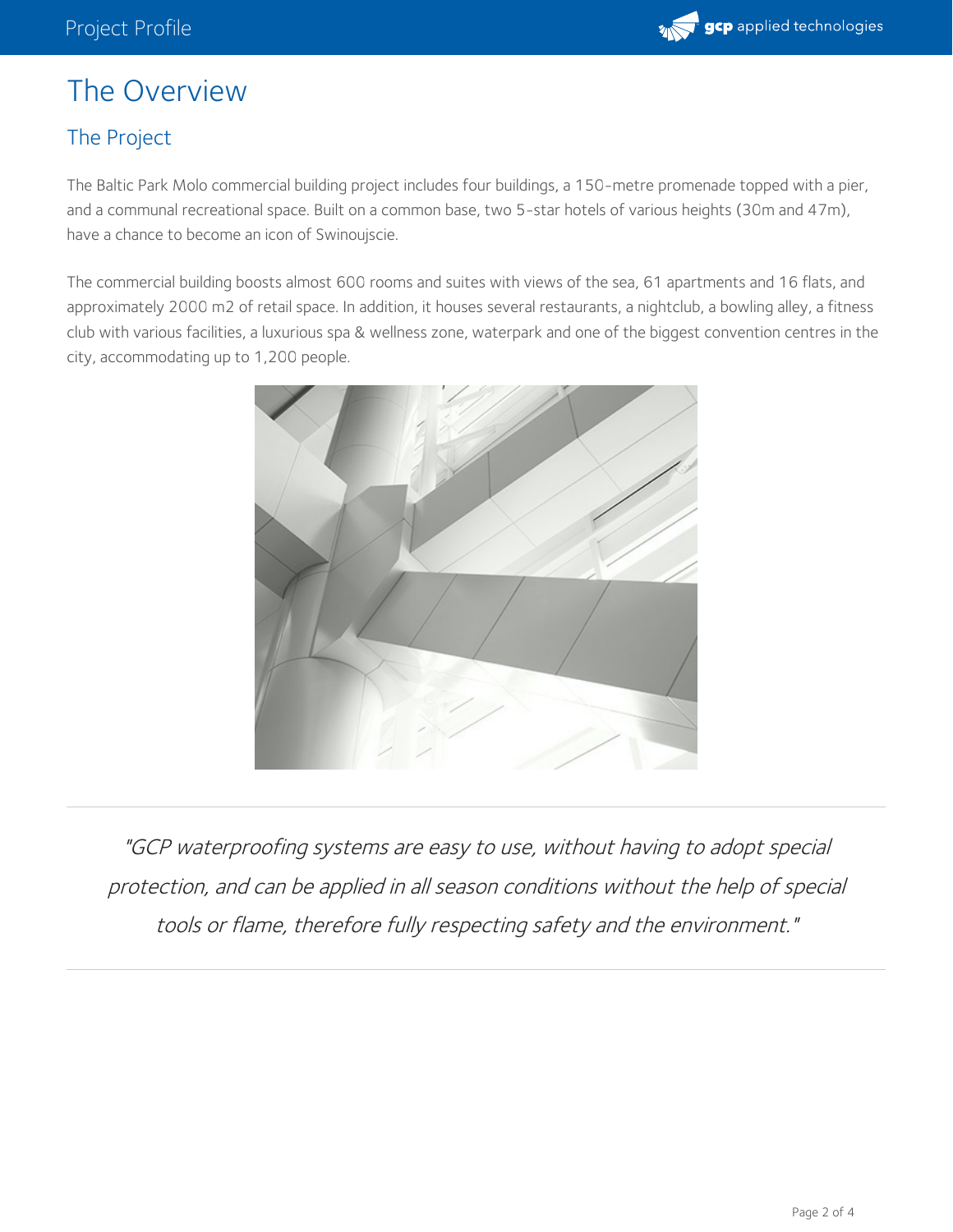



Construction is centred near the coast where the water table is high, requiring the use of an advanced waterproofing system, especially below grade. The basement was intended for "dedicated" spaces in which a dry and healthy environment was essential: medical rooms, spa, swimming pool, kitchens, cafeteria, print room and meeting room requiring a high performance vapour barrier solution.

The commercial building design specified different areas of basement environment, so the below ground waterproofing beneath the slabs was needed to prevent seawater travelling between the membrane and structural concrete from one area to the next. Difficult site conditions due to seawater underground resulted in muddy working conditions. Due to the damp surfaces, a membrane resistant to saline, and suitable for application in such circumstances was required.

The presence of seawater in the soil, and the extensive use of the basement required a stable and effective below grade waterproofing system. Therefore, the use of a highly durable and chemically resistant membrane such as Preprufe®waterproofing was essential to protect the commercial building structure.

Preprufe®is a pre-applied membrane consisting of a robust film of high density polyethylene (HDPE), impermeable to water, water vapour and gas, coupled with a special multilaminar matrix. Its tenacious adhesion to the concrete prevents the phenomenon of migration of water and moisture in the membrane and concrete interface, thereby eliminating possible infiltration of water via cracks.

## Using Preprufe® waterproofing

Horizontal laying of the Preprufe®300R waterproofing was carried out over a layer of blinding. Previously, the whole surface of the piles was treated with Bituthene®LM to seal any pores in them.

In the walls, the solution adopted was to apply Bituthene®4000 waterproofing membrane with Primer W2. This system consists of Bituthene®4000 self-adhered waterproofing membrane, applied cold, with a thickness of 1.5 mm. Bituthene®4000 membrane consists of an adhesive compound comprised of rubber-bitumen coupled with a special crossed laminated film of high density polyethylene (HDPE).